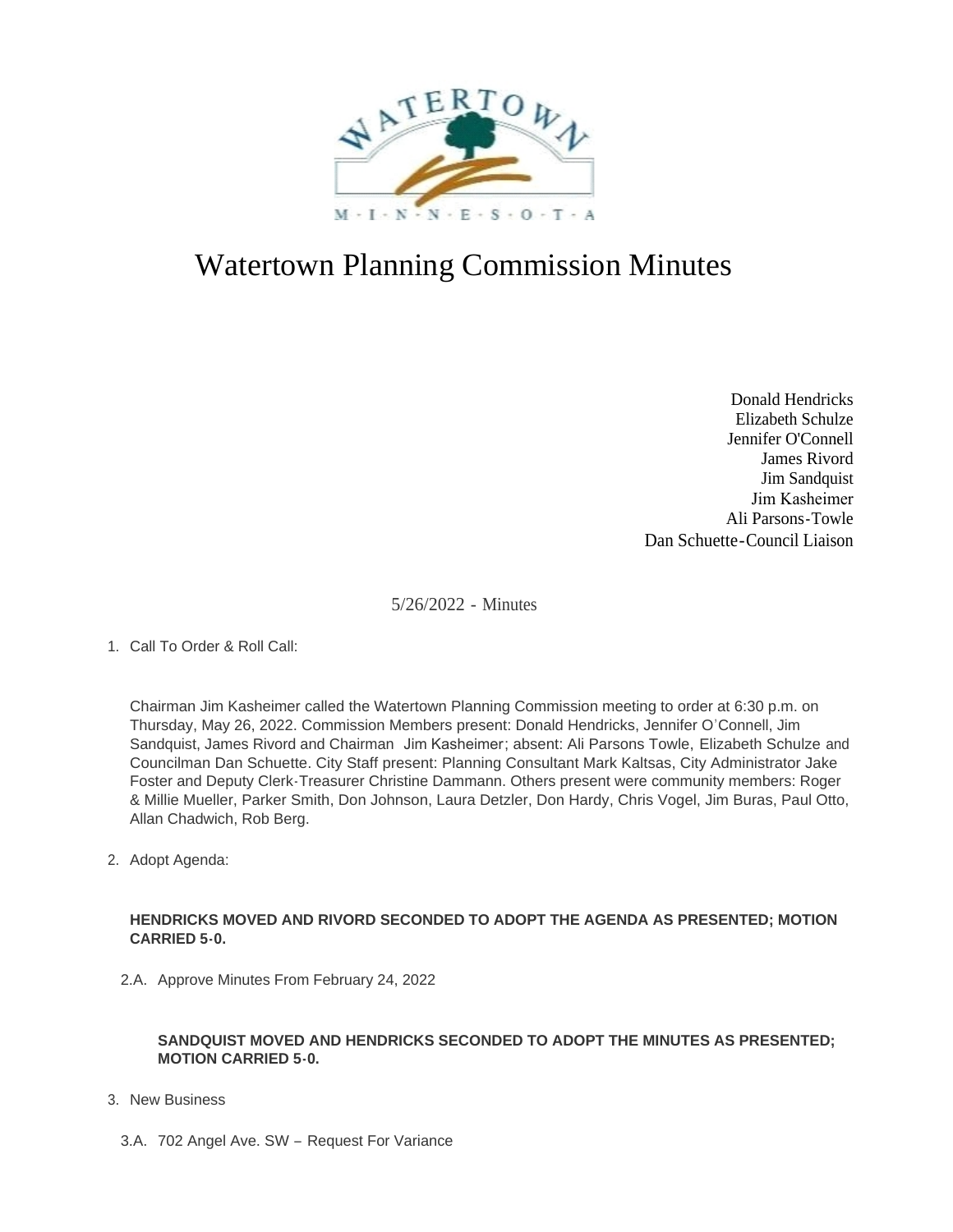As per Kaltsas' overview of the project; the applicant reached out to the City about the possibility of constructing a detached accessory garage on the subject property. It was noted that there is currently no garage on the property. The applicant discussed applicable setbacks and possible locations with the City and ultimately determined that a variance would be needed to locate a detached garage on the property. This property is unique in that it is triangular shaped with limited available buildable area. The property also abuts that Luce Line Trail and the grade drops off significantly to the east side. This property previously had an existing garage that was located to the south of the existing house, partially within the City's right of way. The existing concrete floor is still located in this location.

The applicant is proposing to construct a 720 square foot accessory structure on the property. The property is located in the R-2 zoning district. In this area, it is common for a property to have a detached accessory garage with no attached garage. The applicant is proposing to access the new structure from Angel Ave. in approximately the same location as the existing driveway.

## **Chairman Kasheimer closed the regular meeting and opened the Public Hearing at 6:41 p.m..**

No members of the public came forth.

#### **Chairman Kasheimer Closed the Public Hearing at 6:42 p.m..**

Discussion took place among Commission Members. Hendricks advised that this road used to be a gravel road and that the lot is indeed an irregular shape. Rivord stated that this would be a good variance to grant.

# **HENDRICKS MOVED A MOTION TO RECOMMEND TO THE CITY COUNCIL TO APPROVE THE VARIANCE WITH ALL RECOMMENDATIONS SET FORTH IN TONIGHT'S PACKET; RIVORD SECONDED THE MOTION; MOTION CARRIED 5-0.**

This item will be presented to Council at the June 14, 2022 Council Meeting.

#### 3.B. Site Plan Review For Watertown-Mayer Schools Projects

As per Kaltsas' overview of the project; Watertown-Mayer Public Schools requests that the City consider the following action for the properties located at 313 Angel Ave NW and 1001 Hwy 25 NW in Watertown, MN: a Site Plan Review to consider changes to parking spaces located along State Street NW at the Community Learning Center and to construct a new loop road north of the High School that will connect to Quarry Ave.

The applicant approached the City about several modifications that the School District was interested in making to both the High School campus and the Community Learning Center. The City determined that the improvements should be reviewed by the Planning Commission and City Council and allow an opportunity for public comment. The City has a site plan review process for commercial site modifications that is applicable.

The first improvement considered is to MS/HS. WM Schools is proposing to add parking and an additional access driveway to the HS/MS in order to better access the north athletic fields. This site modification would add 48 parking stalls and provide a northern access driveway. The new northern access road would run east/west and connect to Quarry Ave. The proposed road connection to Quarry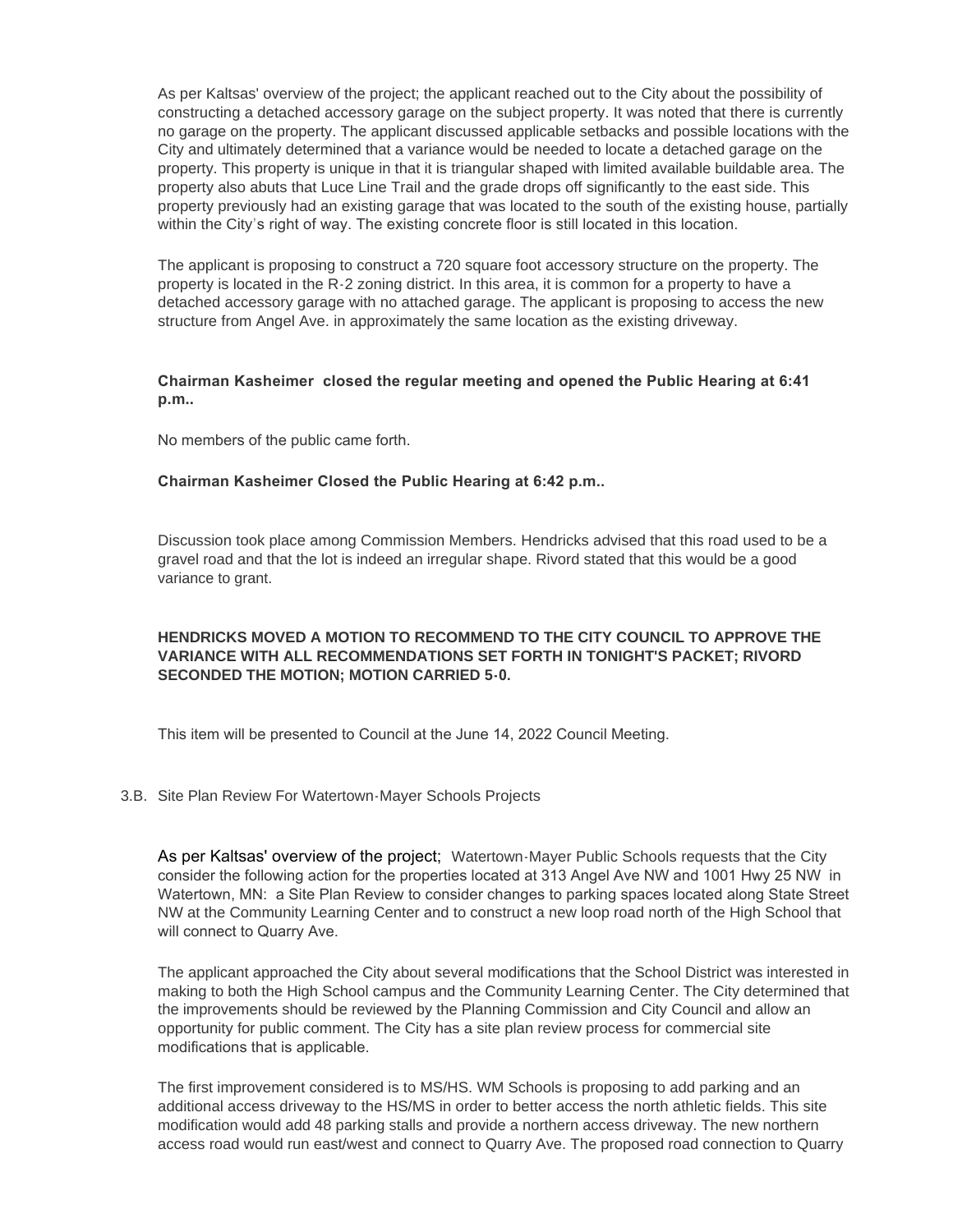would correspond with the Township reconstruction project. The second improvement considered is to the Community Learning Center. WM Schools is proposing to add ninety-degree pull-off parking along State St. NW. The parking spaces would provide off-street parking to the south entrance to the CLC. This area has an existing landscape space and hard surfacing along with access walkways. The proposed improvements would rearrange the access walks, remove the existing bituminous hard surfacing, and add new parking spaces. A total of 13 parking spaces (2 accessible) would be added with this project.

Kaltsas advised that he was informed before the meeting that the school was tabling the Community Learning Center portion of this packet because of budget concerns and would move forth with those plans at a different date.

The Planning Commission is being asked to consider whether the proposed redevelopment of these portions of both properties is in keeping with the requirements and intent of the P-2 zoning district and other applicable standards of the City. The City has provided several comments which will require potential revisions based on the Planning Commission consideration and discussion. Based on the information presented in this report, staff is seeking further direction from the Planning Commission relating to the requested site plan review to allow the proposed site enhancements.

## **Chairman Kasheimer closed the regular meeting and opened the Public Hearing at 7:01 p.m..**

Roger Mueller, of 13857 Common Street SE, would like to know where exactly the proposed loop will connect to Quarry Ave. Kaltsas advised that the loop will be mid-line on school property, lining up with the field just north of the Middle School.

City Administrator, Jake Foster advised that he did receive one written communication prior to the meeting from Ken Anderson, who resides at 213 Westminster Ave. Mr. Anderson brought forth concerns over plowing, parking restrictions & a flashing light stop sign.

#### **Chairman Kasheimer Closed the Public Hearing at 7:07 p.m..**

Discussion took place among Commission Members; Rivord wondered if any of the current hydrants would be removed; Kaltsas advised yes. Rivord also questioned if the road will be wide enough for two cars to meet; Kaltsas advised that it would be. Sandquist added that he knew that the parking changes at the Community Learning Center were for senior citizens to be able to park closer to the doors they have to use to enter the building. The main doors are designated for the daycare/school and are not available for use by the general public due to safety concerns.

School personnel advised that they will need approximately 3-5 years to do the Community Learning parking due to budget concerns but were wondering if they could get approval now so that they do not have to come back when they are ready to proceed.

**RIVORD MOVED A MOTION TO RECOMMEND TO THE CITY COUNCIL TO APPROVE THE BOTH ITEMS BROUGHT FORTH BY THE SCHOOL WITH ALL RECOMMENDATIONS AND STIPULATIONS SET FORTH IN TONIGHT'S PACKET; ADDING THAT THE SCHOOL COULD HAVE UP TO FIVE YEARS TO DO THE COMMUNITY LEARNING PORTION-AS THEIR BUDGET ALLOWED. HOWEVER, IF THE SCHOOL CHANGES ANY PORTION OF THE PLAN THEY WOULD INDEED NEED TO COME BEFORE THE PLANNING COMMISSION AGAIN. HENDRICKS SECONDED THE MOTION; MOTION CARRIED 5-0.**

This item will be presented to Council at the June 14, 2022 Council Meeting .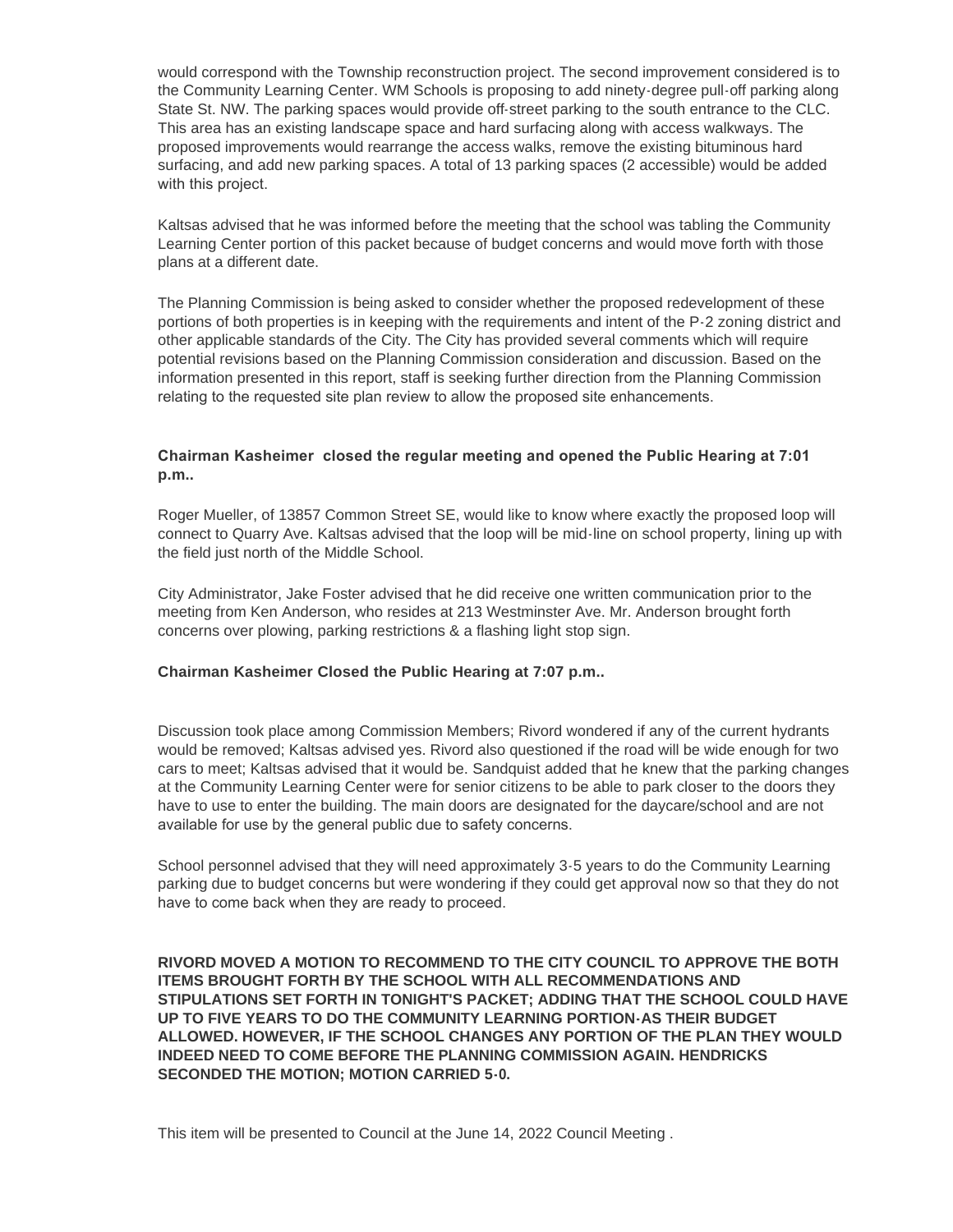#### Site Plan Review For The Property Identified As PID 854610090 3.C.

As per Kaltsas packet, Parker Smith and Jefferson Ave. LLC ("Owners") request that the City consider the following actions for the properties located at 709 Jefferson Ave. SW and 604 High Street SW; an annexation of 604 High Street SW into the City in accordance with the Orderly Annexation Agreement, a Rezoning – Rezoning of the properties to (MU-BRLI) Mixed Use Business, Residential Light Industrial, a conditional use permit to allow outdoor storage on the subject properties and a site plan review of the proposed modifications to the existing building and site on the 709 Jefferson Ave. SW property. The applicant is proposing to break up a portion of the existing building into individual lease units. A lot combination to allow the minor subdivision of the two properties to allow the improvements shown on the proposed site plan.

The applicant recently acquired the subject property. The applicant approached the City about the possibility of modifying a portion of the existing warehouse building to accommodate smaller warehouse/office lease units similar to other projects that the applicant owns throughout the metro area. The applicant is proposing to break the space into 22 units with square footage ranging between approximately 1,100 SF and 3,500 SF.

## **Chairman Kasheimer closed the regular meeting and opened the Public Hearing at 7:43 p.m..**

Parker Smith, owner of the property, advised that outdoor storage will be 25-40% of the property. There will be 12 back units on the building and 8 of them are already spoken for; these businesses mainly consist of HVAC, construction offices, utility offices and more car storage. There will only be one main loading dock on the property where the current "Rack" is located.

Smith also advised the Commission on the lighting, parking, doors and drainage plans but stated the engineer for his project is still working on them.

#### **Chairman Kasheimer Closed the Public Hearing at 7:55 p.m..**

Discussion took place among Commission Members. Rivord states that he is optimistic about the proposed changes and that it will be a good upgrade to the current property. Hendricks likes the idea but is a little concerned about the back side of the building becoming a problem with crime, Hendricks would like the owners to keep this in mind when installing lighting.

**SANDQUIST MOVED A MOTION TO RECOMMEND TO THE CITY COUNCIL TO APPROVE THE ANNEXATION OF 604 HIGH STREET AS PROPOSED; THE REZONING WILL CHANGED TO MU-BRLI AND THAT THE PROPOSED SITE PLAN BE APPROVED WITH ALL STAFF RECOMMENDATIONS SET FORTH IN THE PACKET. HENDRICKS SECONDED; MOTION CARRIED 5-0.**

**HENDRICKS MOVED A MOTION TO RECOMMEND TO THE CITY COUNCIL TO APPROVE THE CONDITIONAL USE PERMIT SET FORTH IN THE PACKET WITH THE ADDED STIPULATION THAT THE SITE BE PAVED. RIVORD SECONDED; MOTION CARRIED 5-0.**

This item will be presented to Council at the June 14, 2022 Council Meeting.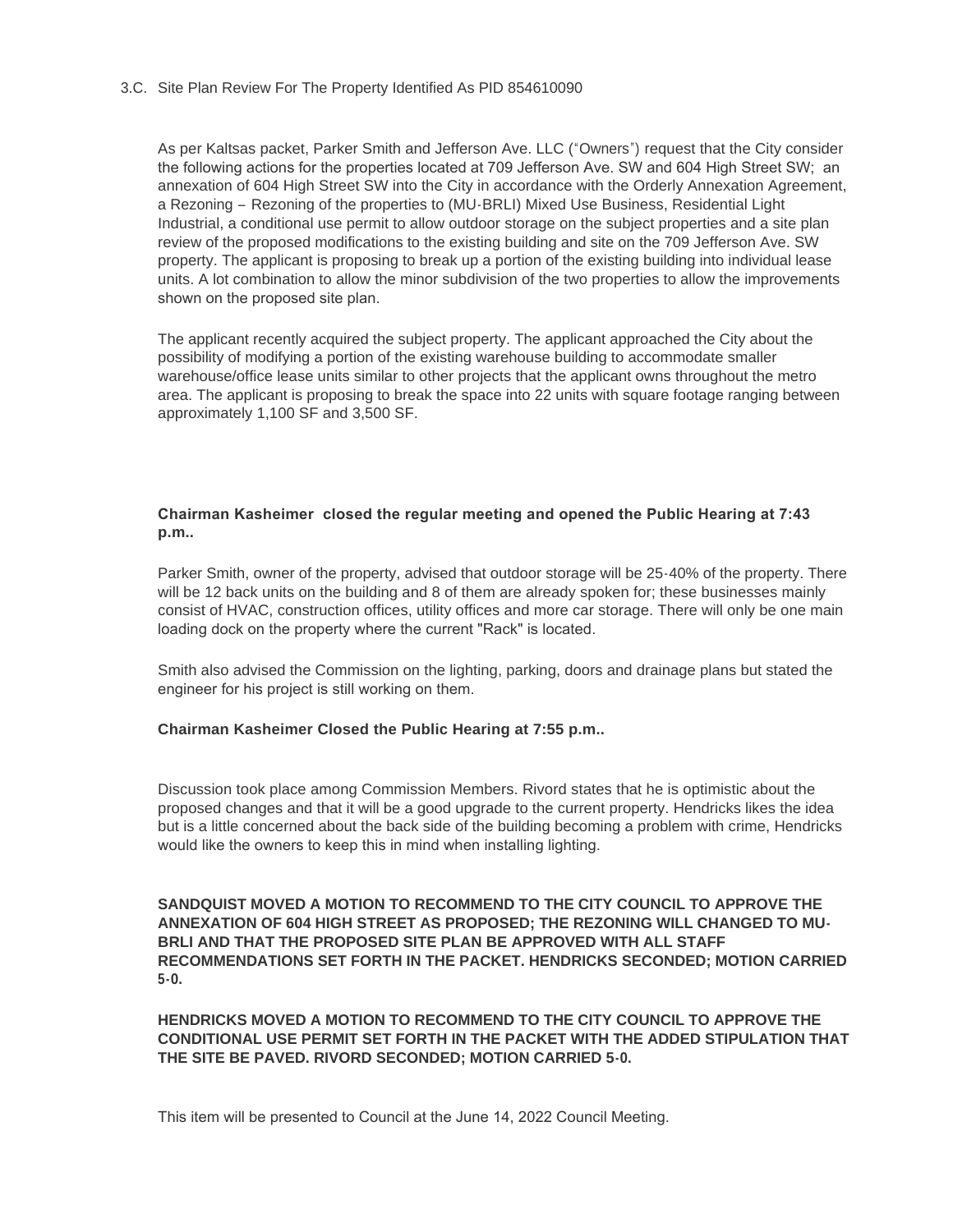As per Kaltsas' overview of the project; Jerry and Kathy Berg request that the City consider the following actions for the properties located South of CSAH 20 and East of Kristi Lane: Rezoning of the property from A-1 Agriculture and PUD-W Planned Unit Development – Woodfield to R-1 Low Density Residential and Planned Unit Development – General Residential PUDGR, a preliminary plat consisting of 22 single-family lots and 14 detached villa lots for a total of 36 lots and a Site Plan Review for the proposed residential development.

This development was originally submitted to the City and considered by the Planning Commission in 2018. At that time the preliminary plat was recommended for approval by the Planning Commission. The project did not proceed following the Planning Commission review and recommendation. The applicant is now interested in moving forward again with the proposed subdivision. The proposed development is is identical to that which was previously considered. In order for the City to ensure that all applicable processes are being followed, it was recommended that the applicant prepare a new application that is considered for both preliminary and final plat simultaneously at both the Planning Commission and City Council. The applicant would like the City to consider rezoning, preliminary plat and site review for a new residential subdivision to be known as Oak Grove Estates. The subject property was a part of the overall property that was subdivided to create the Community Park. At the time the City accepted the park property donation, a concept plan was prepared for the potential subdivision of the remainder property (See attached initial concept plan). The property owner is now interested in beginning the development of their remainder property. The applicant is proposing to develop two distinct products on the subject property. The first product proposed is twenty-two (22) single-family homes. In order to accommodate the single-family homes, that portion of the property would need to be rezoned to R-1 Low Density Residential. The second product would be fourteen (14) detached "patio" style homes. In order to accommodate the patio homes, that portion of the property would need to be rezoned to Planned Unit Development – General Residential (PUD-GR).

# **Chairman Kasheimer closed the regular meeting and opened the Public Hearing at 8:17 p.m..**

No members of the public came forward.

# **Chairman Kasheimer Closed the Public Hearing at 8:17 p.m..**

Discussion took place among Commission Members.

**HENDRICKS MOVED A MOTION TO RECOMMEND TO THE CITY COUNCIL TO APPROVE THE ANNEXATION OF THE PORTION OF THE STATED PROPERTY, THAT THE PROPERTY BE REZONED A-1 AGRICULTURAL AND PUD-W PLANNED UNIT DEVELOPMENT-WOODFIELD TO R-1 LOW DENSITY RESIDENTIAL AND PLANNED UNIT DEVELOPMENT-GENERAL RESIDENTIAL PUD-GR, TO APPROVE THE PRELIMINARY PLAT OF 22 SINGLE FAMILY LOTS AND 14 VILLA STYLE HOMES ON THE NORTH SIDE OF ROBERTS STREET WITH ALL STAFF RECOMMENDATIONS SET FORTH IN THE PACKET WITH THE ADDITION OF SIDEWALK ON THE NORTH SIDE OF ROBERTS STREET; RIVORD SECONDED; MOTION CARRIED 5-0.**

This item will be presented to Council at the June 14, 2022 Council Meeting.

4. Staff Updates: